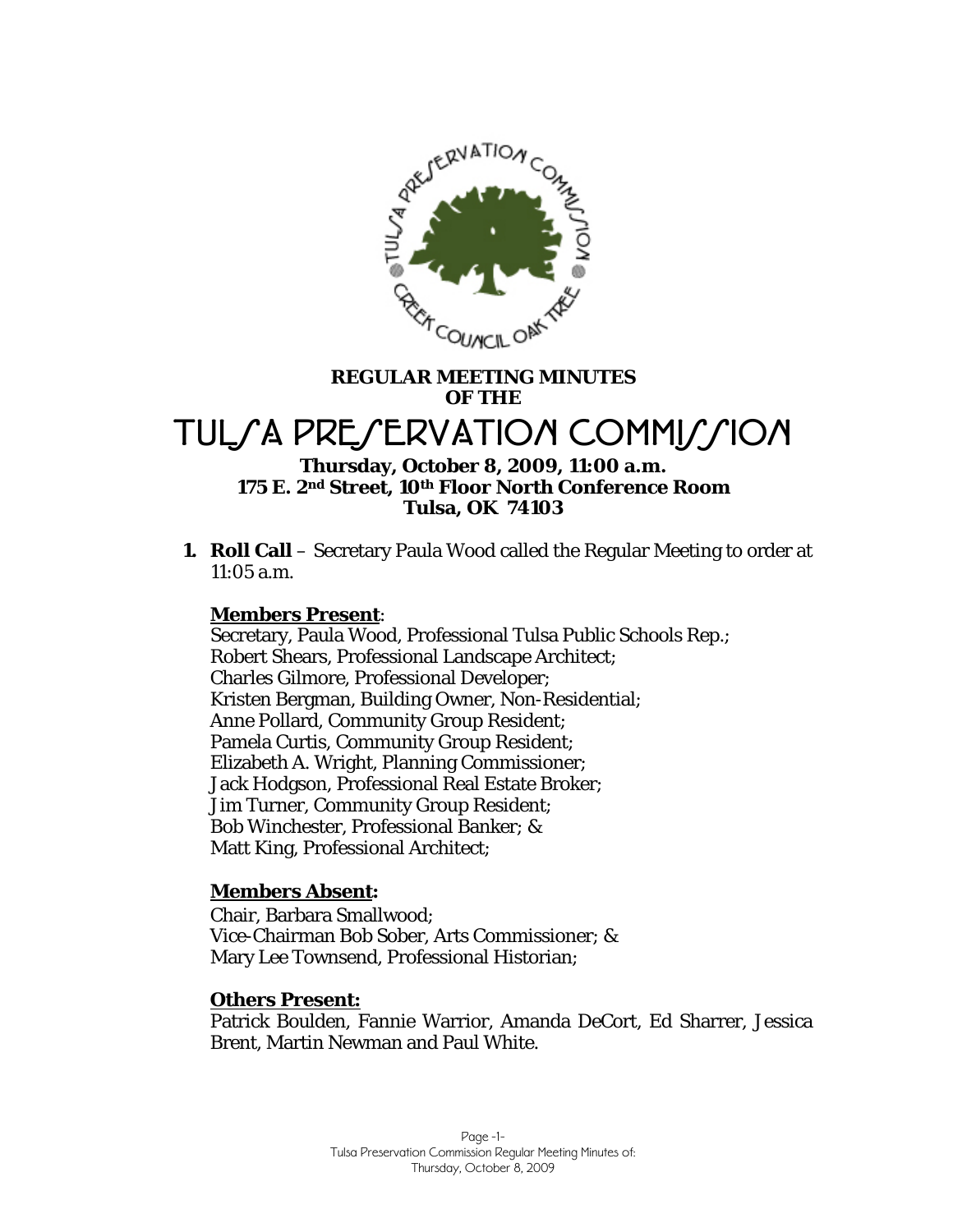## **2. Approval of Minutes of Previous Meeting of Regular Meeting Minutes for September 10, 2009;**

Secretary Wood asked if anyone would like to make a motion to approve the Regular Meeting Minutes for September 10, 2009.

Commissioner Winchester made a motion to *approve* the Regular Meeting Minutes for September 10, 2009 with corrections. Commissioner King seconded.

Secretary Wood asked for roll call to be announced.

## **By a show of hands, all "In Favor" of the motion to**  *approve the regular meeting minutes of September 10, 2009 with corrections***:**

- (1) Secretary Wood;
- (2) Charles Gilmore;
- (3) Jack Hodgson;
- (4) Jim Turner;
- (5) Bob Winchester;
- (6) Matt King;
- (7) Pamela Curtis;
- (8) Anne Pollard;
- (9) Robert Shears

## **All Opposed:**

None.

## **All Abstaining:**

None.

#### **All not present during this vote:**

- (10) Kristen Bergman; &
- (11) Elizabeth Wright;

The motion was *Approved Unanimously* by members present and voting.

## **3. A. Historic Preservation Committee**

## **1. Announcement of Conflict of Interest** *Action Needed*

Secretary Wood asked the Commission if anyone had a conflict of interest with the Certificate of Appropriateness (COA) requests that have been brought before the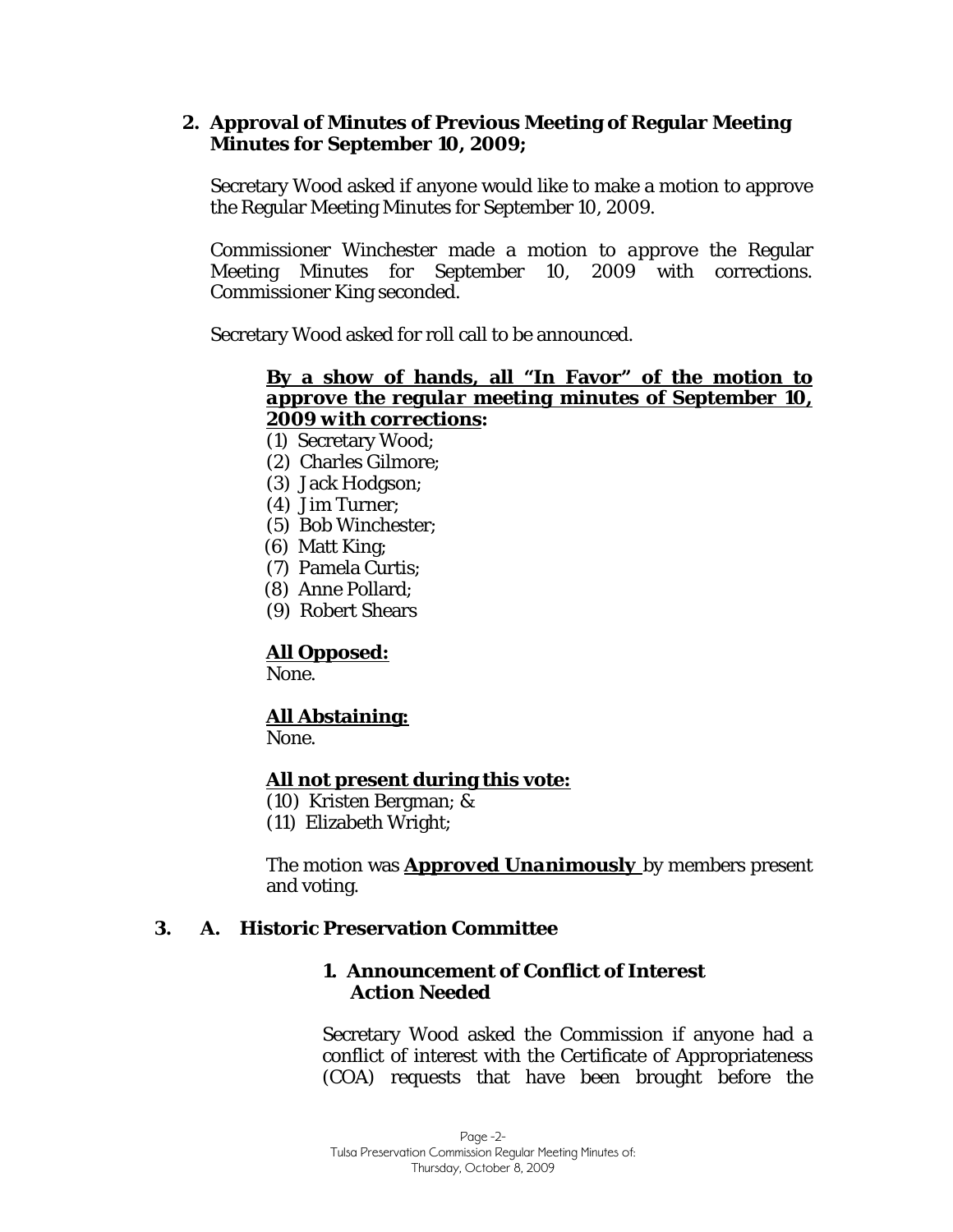Commission today. No one responded to having a conflict of interest with any of the proposals.

## **ii. Applications for Certificate of Appropriateness**  *Vote Needed*

# **1. 625 N. Cheyenne Avenue** (Brady Heights) Applicant: Rich Hewitt

Request:

**I.** Replace deteriorated wood ogee trim below roof drip edge with synthetic (PVC) ogee trim; &

**II.** Install wood storm windows.

COA Subcommittee Complete Application Date: Oct. 6, 2009

## *APPROVED BOTH PARTS WITHOUT CONDITIONS*

Mr. Sharrer presented parts I & II of Rich Hewitt's Certificate of Appropriateness application to the Commission for a final review. Mr. Sharrer stated that Mr. Hewitt (part I) plans to replace the deteriorated wood ogee trim below the structure's roof drip edge with synthetic (PVC) ogee trim; and (part II) install wood storm windows on the structure.

Photographs and drawings were available for review and a slide presentation was shown of the structure in the Brady Heights Historic District.

Mr. Sharrer read the guidelines for both parts of Mr. Hewitt's proposal under *Restore* for this district.

Mr. Hewitt was unable to attend the meeting; but he had Paul White attend the meeting to represent his proposal before the Commission. Mr. White answered questions that were asked of him by the Commission.

Commissioner King gave the report of the recommendation from the COA Subcommittee on both parts of Mr. Hewitt's application.

Commissioner King stated that the COA Subcommittee considered parts I & II of Mr. Hewitt's application to be complete at the October 6, 2009 meeting. Commissioner King stated that the COA Subcommittee recommended by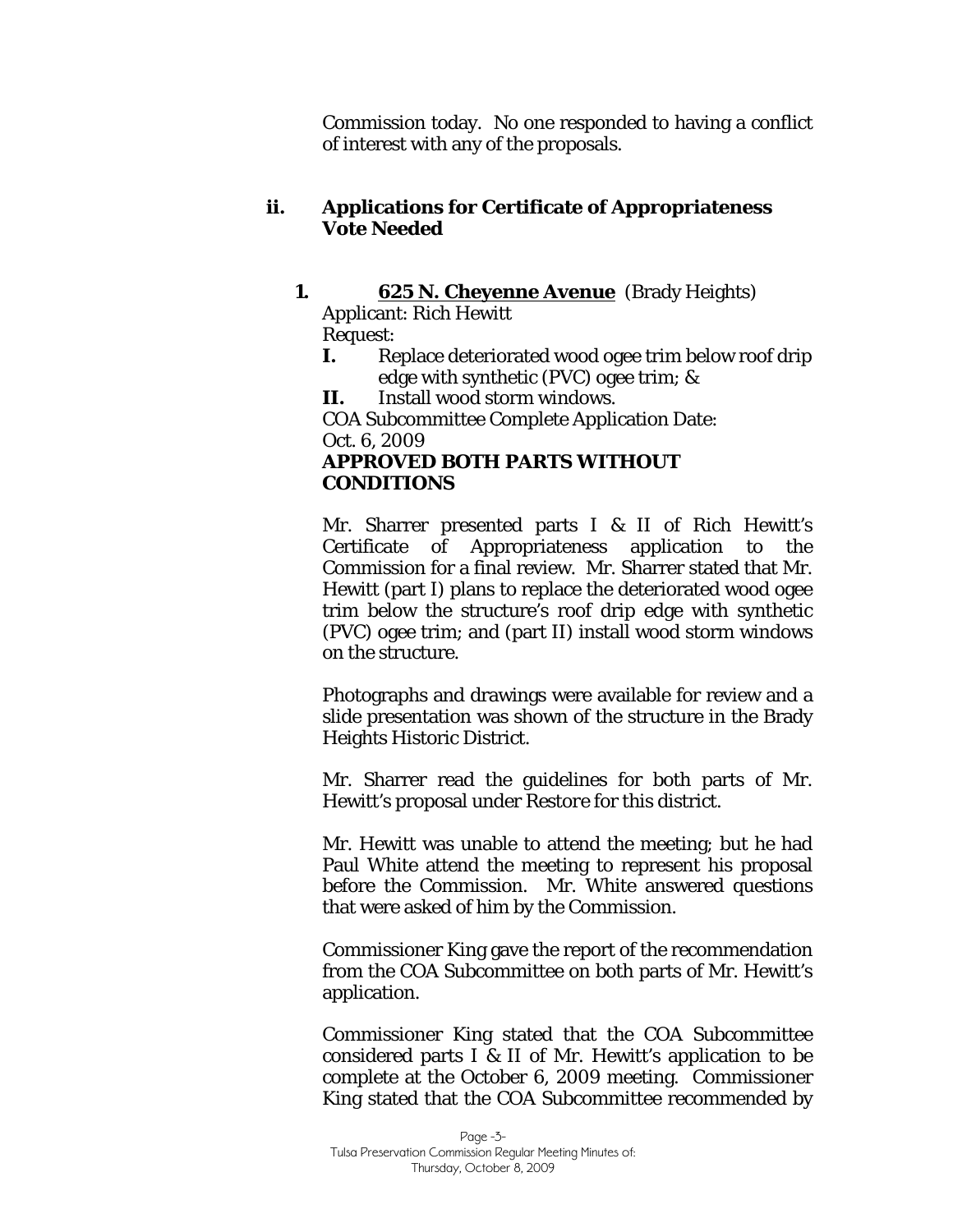a majority vote to a*pprove both parts* of Mr. Hewitt's proposal based on the appropriate design guidelines. Commissioner King stated that he would like to make a motion to *approve both parts* of Mr. Hewitt's application with no conditions. The motion was seconded by Commissioner Winchester.

After final review of this application, Secretary Wood asked for roll call to be announced.

## **By a show of hands, all "In Favor" of the motion to**  *approve both parts* **of Rich Hewitt's application without conditions:**

- (1) Secretary Wood;
- (2) Charles Gilmore;
- (3) Bob Winchester;
- (4) Matt King;
- (5) Pamela Curtis;
- (6) Anne Pollard;
- (7) Robert Shears;
- (8) Jim Turner;

## **All Opposed:**

None.

#### **All Abstaining:**

None.

## **All not present during this vote:**

- (9) Jack Hodgson;
- (10) Kristen Bergman; &
- (11) Elizabeth Wright;

The motion was *Approved Unanimously* by members present and voting.

*The Tulsa Preservation Commission Approved Both Parts of Rich Hewitt's proposal based on guidelines under Windows and Doors, Preferred Option and Second Preference for Restoring Existing Structures for the Brady Heights Historic District.*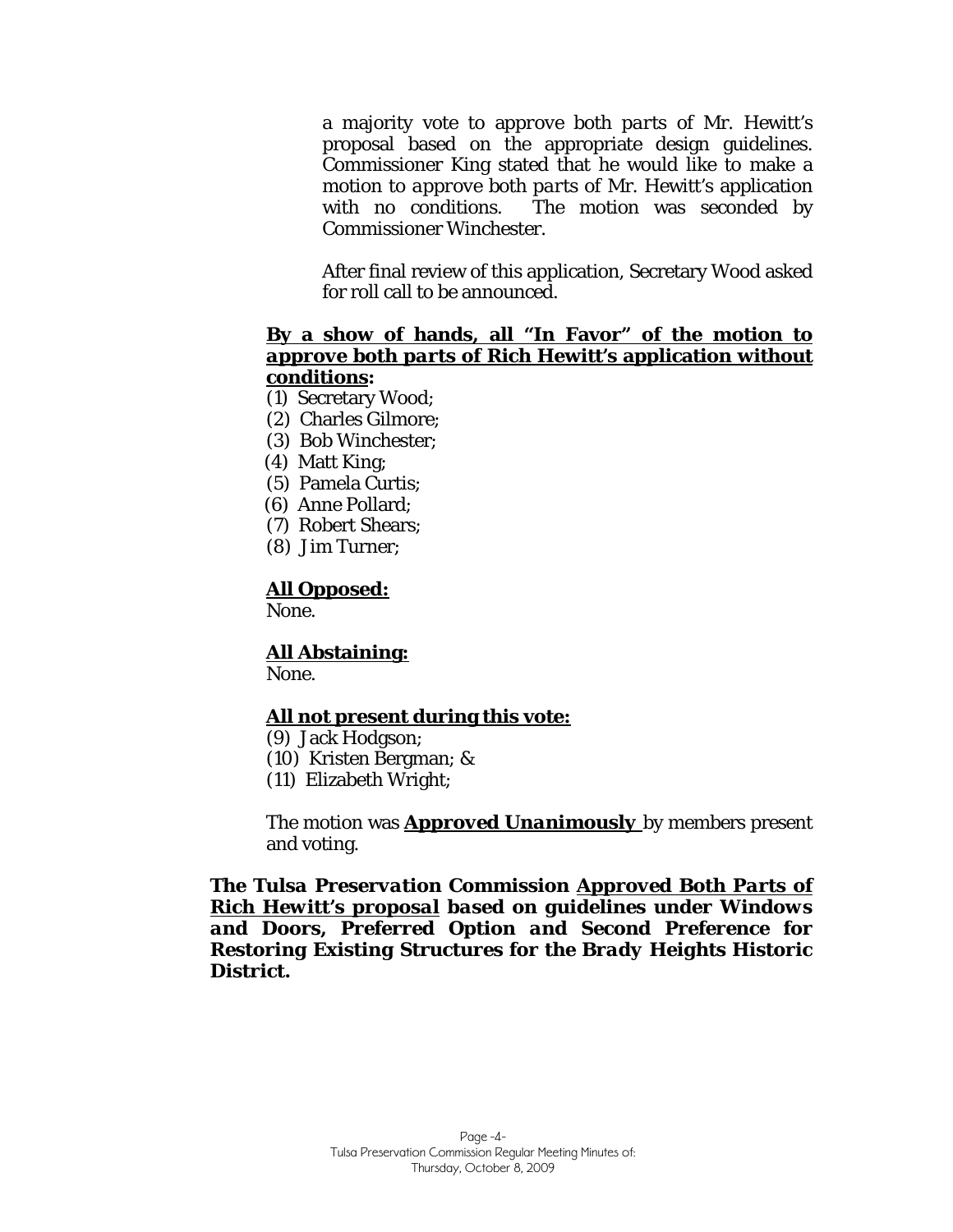## **2. 1010 N. Denver Avenue** (Brady Heights)

Applicant: Jessica Brent Request:

- I. Replace existing paneled front door with 3-light paneled door.
- II. Replace two slab doors on south elevation with two pairs of wood French doors.

COA Subcommittee Complete Application Date: Oct. 6, 2009

## *APPROVED BOTH PARTS WITHOUT CONDITIONS*

Mr. Sharrer presented parts I & II of Jessica Brent's Certificate of Appropriateness application to the Commission for a final review. Mr. Sharrer stated that Ms. Brent (part I) plans to replace the existing paneled front door with a 3-light paneled door; and (part II) replace two slab doors on the south elevation of the structure with two pairs of wood French doors on her Dutch Colonial home.

Photographs and drawings were available for review and a slide presentation was shown of the structure in the Brady Heights Historic District.

Mr. Sharrer read the guidelines for both parts of Ms. Brent's proposal under *Restore* for this district.

Ms. Brent was present at the meeting and answered questions that were asked of her by the Commission. Ms. Brent was highly complimented by the Commission on the great job that she's planning to do to her house. The Commission was so impressed with Ms. Brent's proposal that some commissioners asked Ms. Brent if they could show her house to other future applicants to present as a model on windows and doors. Ms. Brent responded by stating that the Commission could use her house as a model on windows and doors.

Commissioner King gave the report of the recommendation from the COA Subcommittee on both parts of Ms. Brent's application.

Commissioner King stated that the COA Subcommittee considered parts I & II of Ms. Brent's application to be complete at the October 6, 2009 meeting. Commissioner King stated that the COA Subcommittee recommended by a unanimous vote to a*pprove both parts* of Ms. Brent's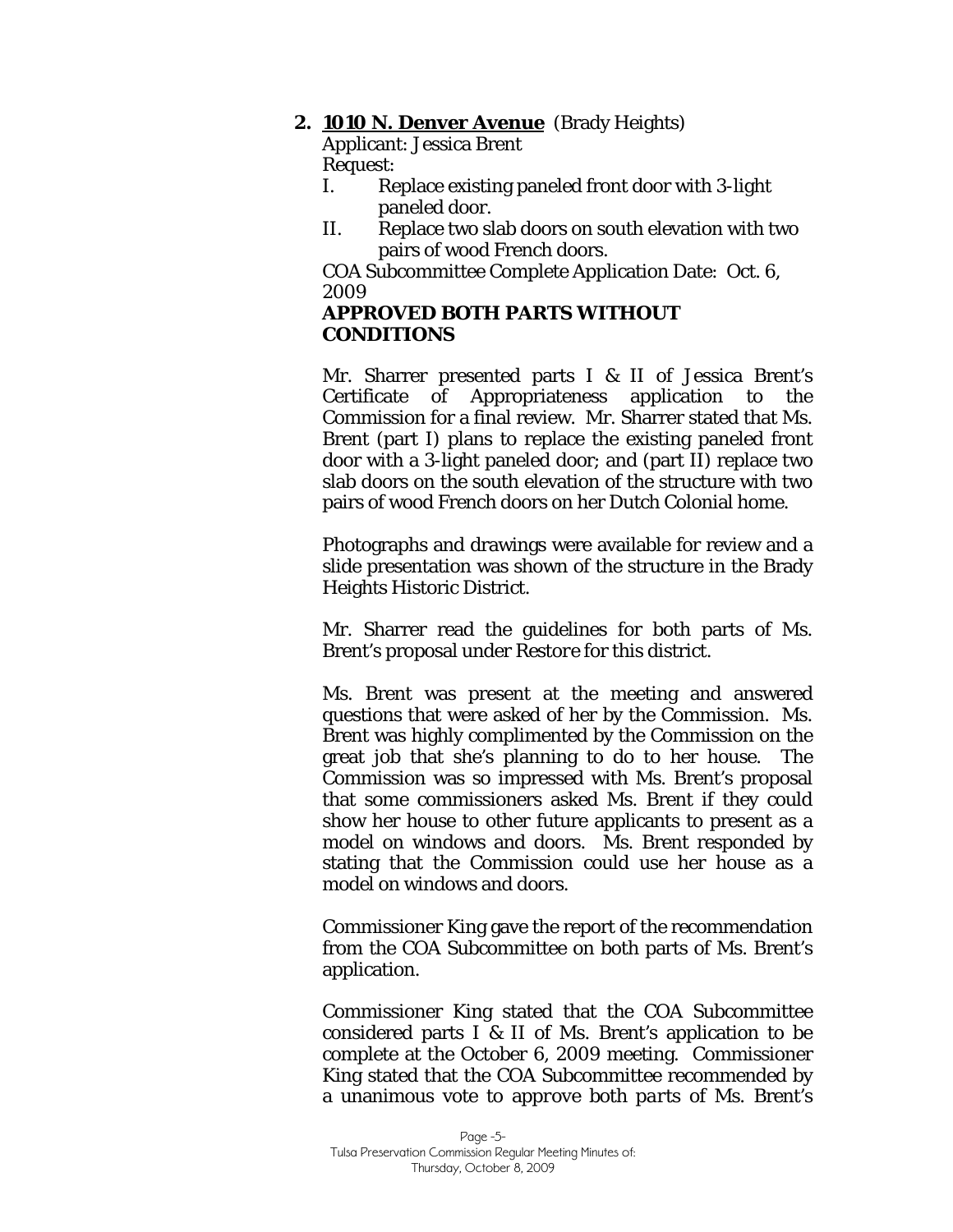proposal based on the appropriate design guidelines. Commissioner King stated that he would like to make a motion to *approve both parts* of Ms. Brent's application with no conditions. The motion was seconded by Commissioner Gilmore.

After final review of this application, Secretary Wood asked for roll call to be announced.

#### **By a show of hands, all "In Favor" of the motion to**  *approve both parts* **of Jessica Brent's application without conditions:**

#### (1) Secretary Wood;

- (2) Charles Gilmore;
- (3) Bob Winchester;
- (4) Matt King;
- (5) Pamela Curtis;
- (6) Anne Pollard;
- (7) Robert Shears
- (8) Jack Hodgson;
- (9) Jim Turner; &
- (10) Kristen Bergman;

#### **All Opposed:**

None.

#### **All Abstaining:**

None.

#### **All not present during this vote:**

(11) Elizabeth Wright.

The motion was *Approved Unanimously* by members present and voting.

*The Tulsa Preservation Commission Approved Both Parts of Jessica Brent's proposal based on guidelines under Windows and Doors, Preferred Option and Second Preference for Restoring Existing Structures for the Brady Heights Historic District.*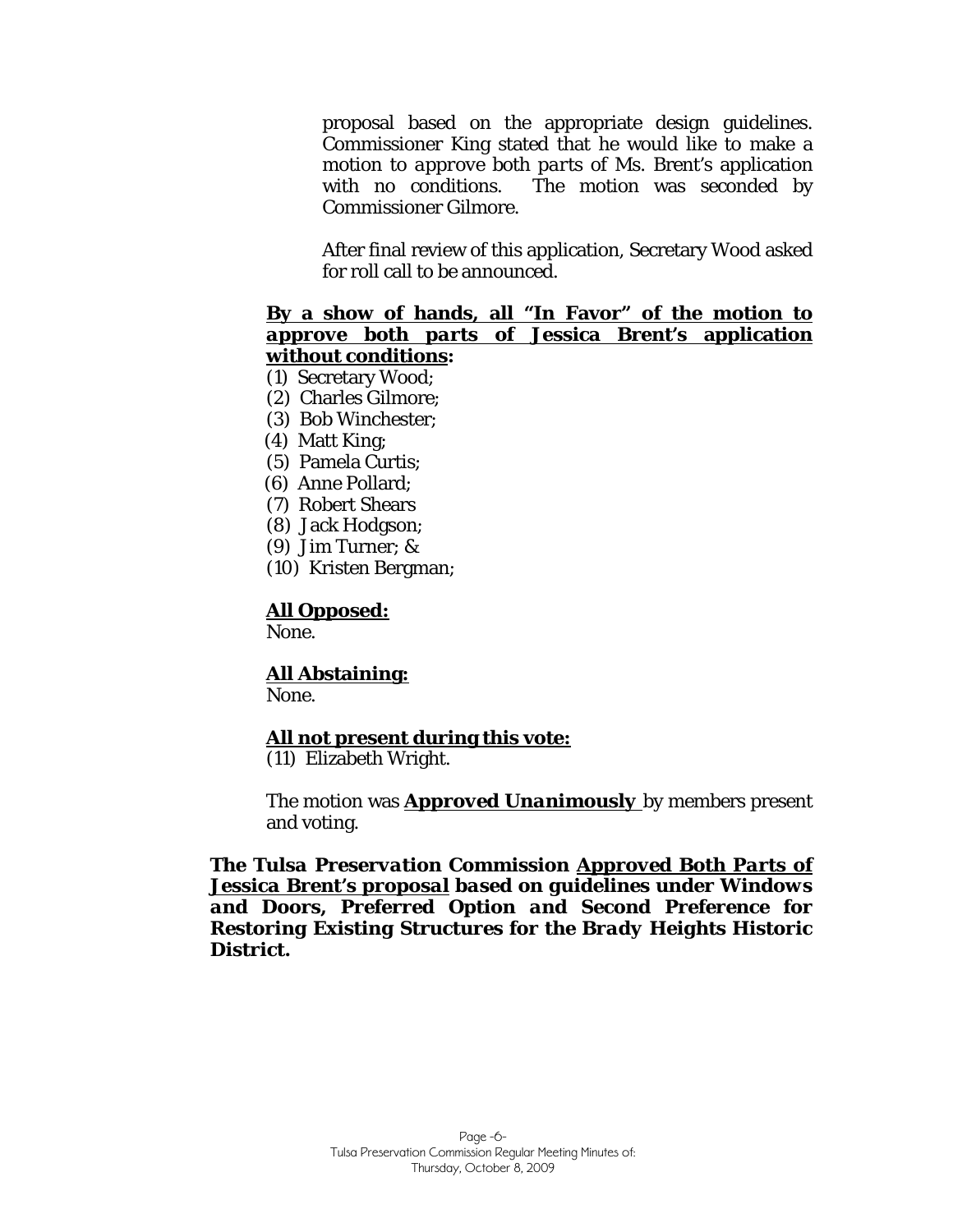## **3. 1115 E. 16th Street** (North Maple Ridge)

Applicant: Robert Gallant Request: Move door on east side of porch 38" to south, matching original lattice materials and detailing (proposed revision to COA issued April 10, 2008) COA Subcommittee Complete Application Date: Oct. 6, 2009 *APPROVED WITHOUT CONDITIONS* 

Mr. Sharrer presented Mr. Robert Gallant's Certificate of Appropriateness application to the Commission for a final review. Mr. Sharrer stated that Mr. Gallant plans to move the door on the east side of the porch 38" to the south, matching the original lattice materials and detailing. Mr. Sharrer stated that Mr. Gallant believes that by moving the door that he would have better placement for his furniture in this room. He added that Mr. Gallant had proposed a revision to this Certificate of Appropriateness that was issued by the Commission on April 10, 2008.

Photographs and drawings were available for review and a slide presentation was shown of the structure in the North Maple Ridge Historic District.

Mr. Sharrer read the guidelines for Mr. Gallant's proposal under *Additions* for this district.

Mr. Gallant was unable to attend the meeting.

Commissioner King gave the report of the recommendation from the COA Subcommittee on Mr. Gallant's application.

Commissioner King stated that the COA Subcommittee considered Mr. Gallant's application to be complete at the October 6, 2009 meeting. Commissioner King stated that the COA Subcommittee recommended by a unanimous vote to a*pprove* Mr. Gallant's proposal based on the appropriate design guidelines. Commissioner King stated that he would like to make a motion to *approve* Mr. Gallant's application with no conditions. The motion was seconded by Commissioner Winchester.

After final review of this application, Secretary Wood asked for roll call to be announced.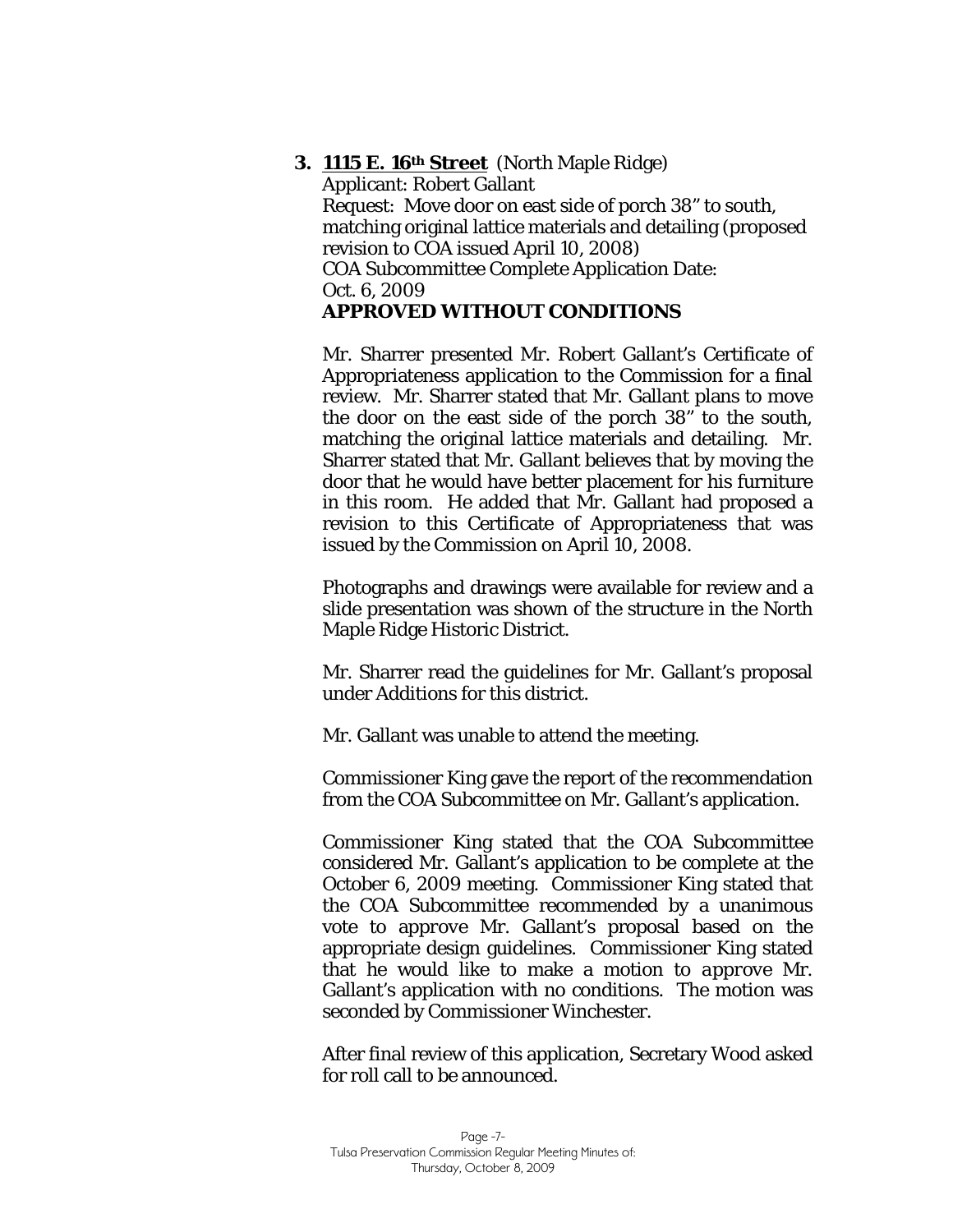## **By a show of hands, all "In Favor" of the motion to approve Robert Gallant's application without conditions:**

- (1) Secretary Wood;
- (2) Charles Gilmore;
- (3) Bob Winchester;
- (4) Matt King;
- (5) Pamela Curtis;
- (6) Anne Pollard;
- (7) Robert Shears
- (8) Jack Hodgson;
- (9) Jim Turner; &
- (10) Kristen Bergman;

## **All Opposed:**

None.

## **All Abstaining:**

None.

## **All not present during this vote:**

(11) Elizabeth Wright.

The motion was *Approved Unanimously* by members present and voting.

## *The Tulsa Preservation Commission Approved Robert Gallant's proposal based on guidelines under Porches, 1.4.1 for Additions To Existing Structures for the North Maple Ridge Historic District.*

## **4. 1129 N. Cheyenne Avenue** (Brady Heights) Applicant: Patricia Taylor Request: Remove non-original front porch railing and construct new front porch railing. COA Subcommittee Complete Application Date: Oct. 6, 2009 *DENIED*

Mr. Sharrer presented Patricia Taylor's Certificate of Appropriateness application to the Commission for a final review. Mr. Sharrer stated that Ms. Taylor has already installed the new front porch railing that she is proposing. Mr. Sharrer stated that Ms. Taylor removed the nonoriginal front porch railing and replaced it with the existing new front porch railing.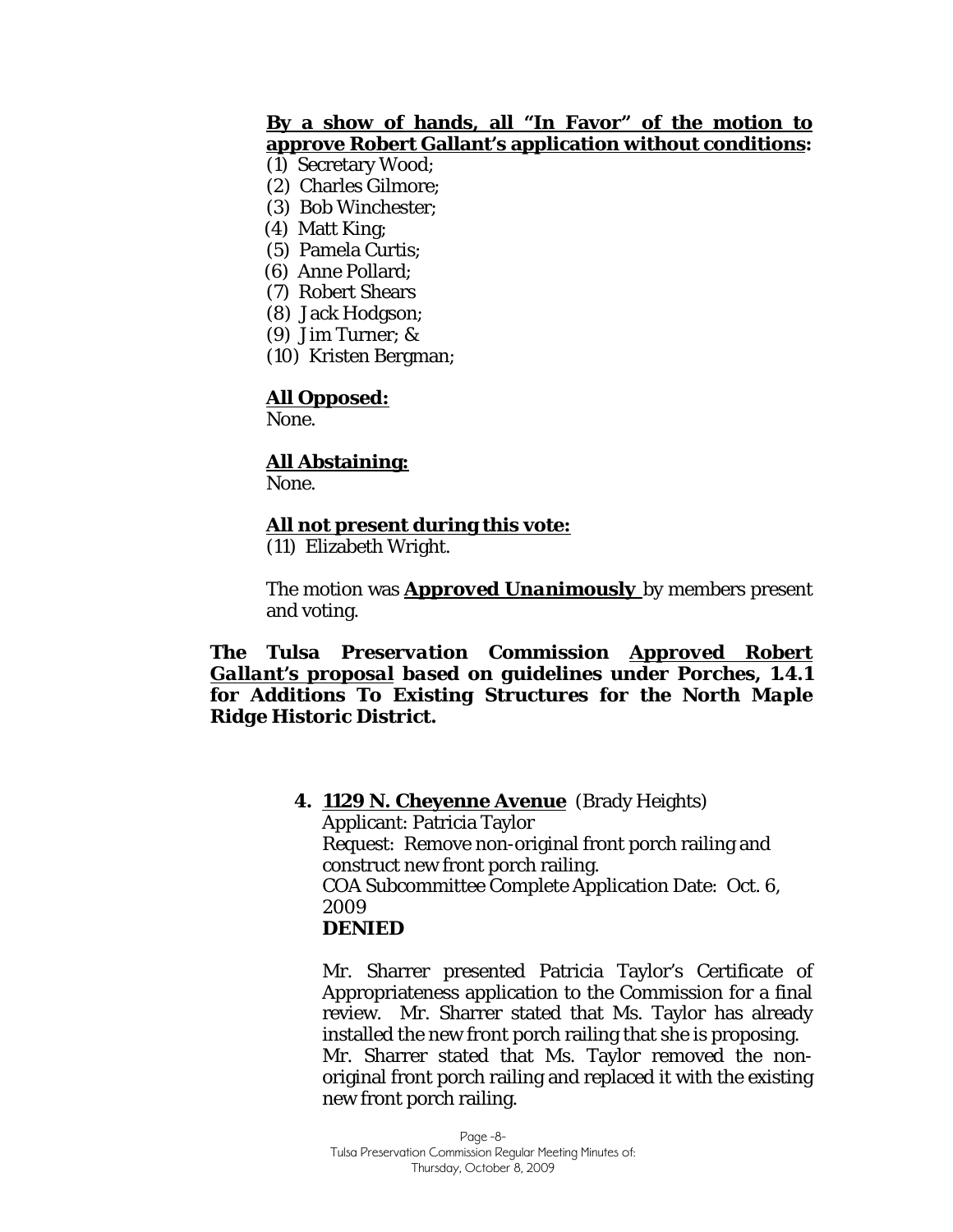Mr. Sharrer presented a 2001 picture of Ms. Taylor's home to the committee showing a front porch railing of a different design.

Photographs and drawings were available for review and a slide presentation was shown of the structure in the Brady Heights Historic District.

Mr. Sharrer verbally read the guidelines for this proposal under *Restore* for this district.

Ms. Taylor was unable to attend the meeting.

The Commission believes that the railing Ms. Taylor has already installed on the porch is inappropriate for the style of the home due to its height and design.

Commissioner King gave the report of the recommendation from the COA Subcommittee on Ms. Taylor's application.

Commissioner King stated that the COA Subcommittee considered Ms. Taylor's application to be complete at the October 6, 2009 meeting. Commissioner King stated that the COA Subcommittee recommended by a unanimous vote to *deny* Ms. Taylor's proposal based on the appropriate design guidelines. Commissioner King stated that he would like to make a motion to *deny* Ms. Taylor's application. The motion was seconded by Commissioner Curtis.

After final review of this application, Secretary Wood asked for roll call to be announced.

## **By a show of hands, all "In Favor" of the motion to** *deny* **Patricia Taylor's application:**

- (1) Secretary Wood;
- (2) Charles Gilmore;
- (3) Bob Winchester;
- (4) Matt King;
- (5) Pamela Curtis;
- (6) Anne Pollard;
- (7) Robert Shears
- (8) Jack Hodgson;
- (9) Jim Turner; &
- (10) Kristen Bergman;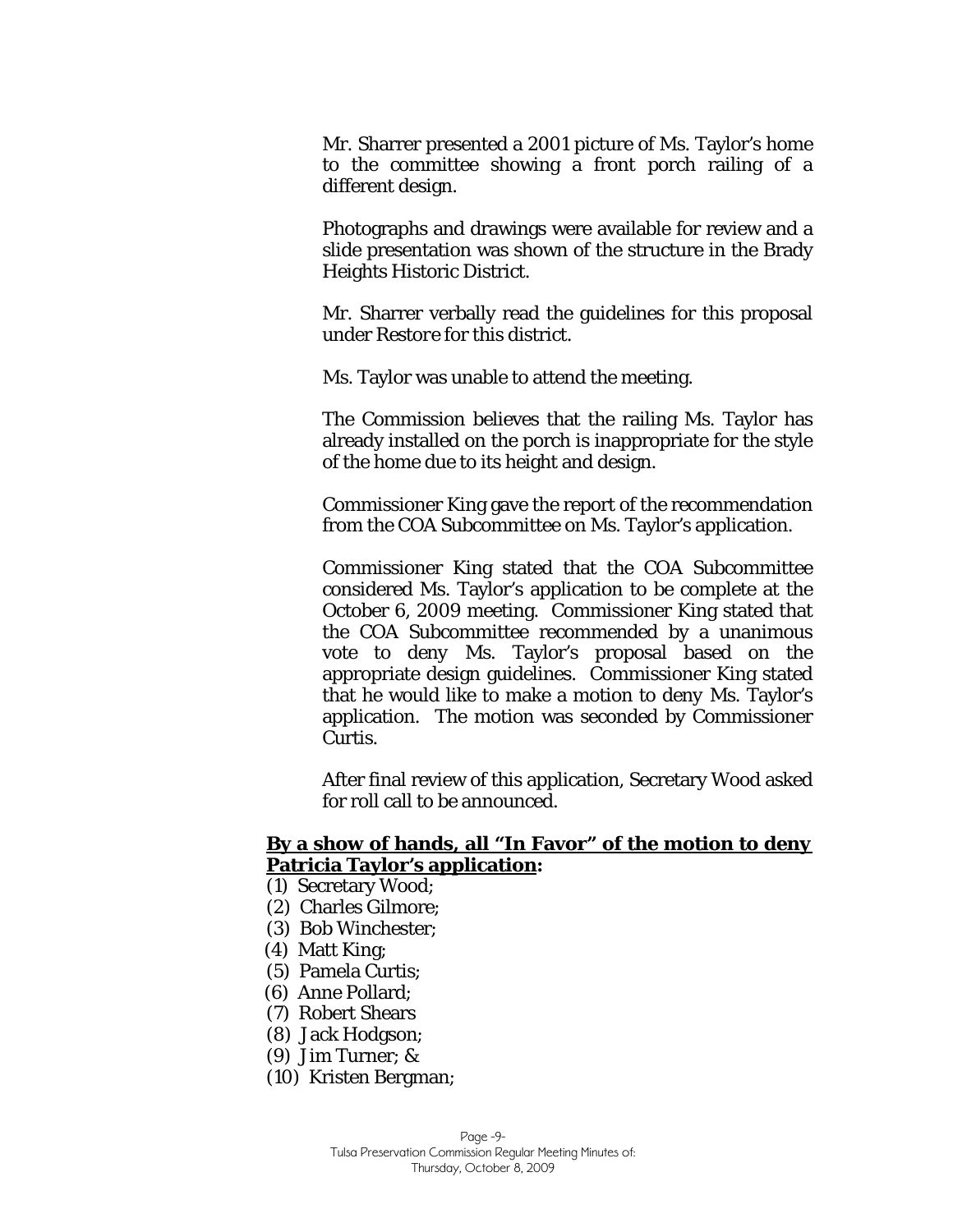## **All Opposed:**

None.

#### **All Abstaining:** None.

## **All not present during this vote:**

(11) Elizabeth Wright.

The motion was *Approved Unanimously to Deny* by members present and voting.

*The Tulsa Preservation Commission Denied Patricia Taylor's proposal based on guidelines under Porches, Second Preference, Paragraph #1 for Restoring Existing Structures for the Brady Heights Historic District.* 

## **4. Committee Reports**

## **A. Rules & Regulations Committee**

Rules & Regulations Committee Chairman Charles Gilmore reported that the six pages of the Rules & Regulations Procedures that had been given to them last month that he would like to postpone voting on the amendments until next month. Chairman Gilmore stated that the committee will continue its work on the plan/book next week on Thursday, October 15th at 3:00 p.m.

## **B. Outreach Committee**

Outreach Committee Chairperson Kristen Bergman reported that the committee will meet next Thursday, October 15, 2009 at Elote at 11:30 a.m.

## **5. Chair Report**

Secretary Wood reported that Chair Smallwood asked her to please announce the sad news of the passing of John Hill a week ago on October 1, 2009. She read a very moving and emotional letter about Mr. Hill that Chair Smallwood had provided. The letter mentioned all the great accomplishments that Mr. Hill had succeeded in life; how he touched so many people's lives in a positive manner; and how he will be truly missed.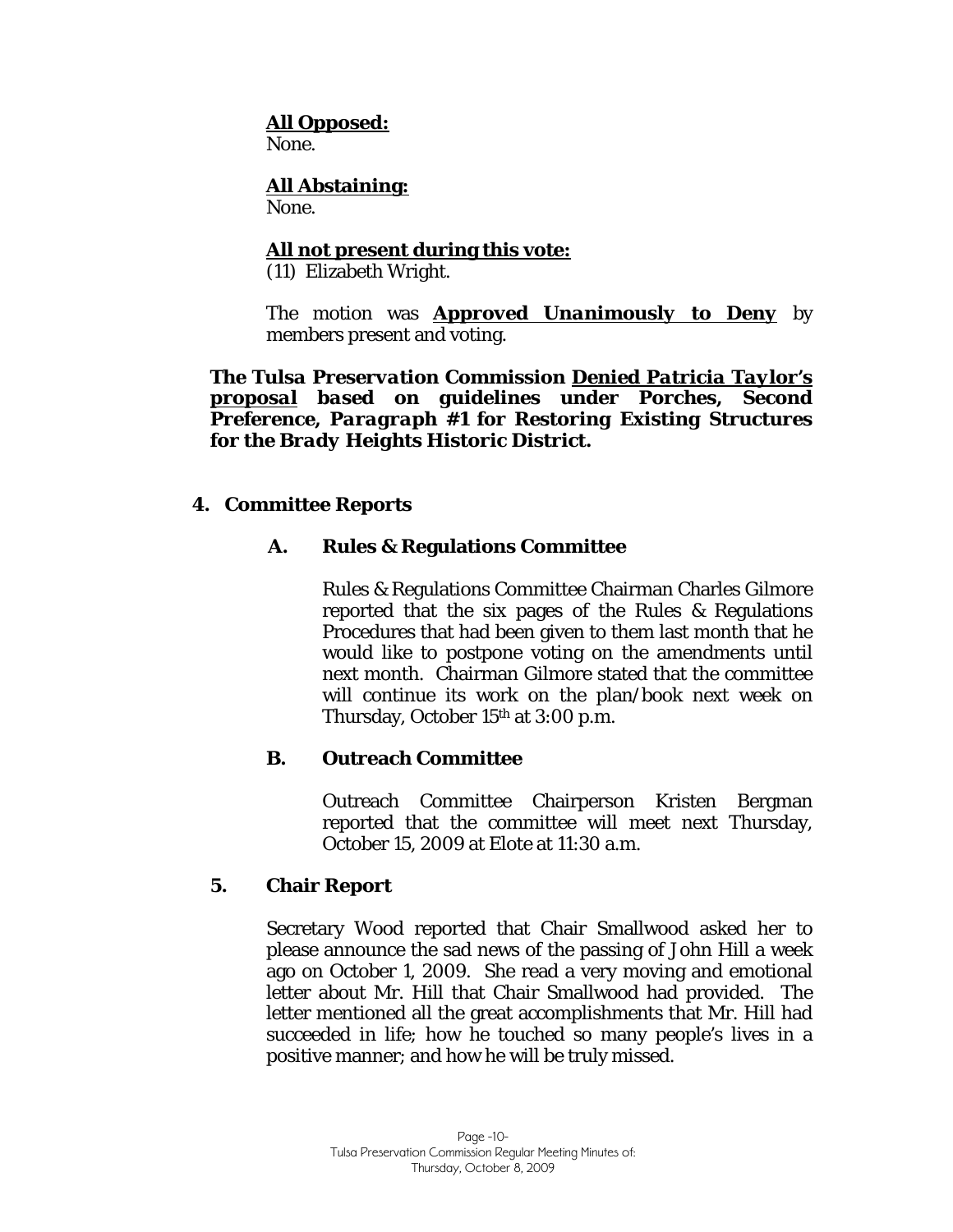Secretary Wood read the resignation letter of Commissioner Breniss O'Neal dated September 17, 2009 that Commissioner O'Neal had previously sent to Mayor Kathy Taylor.

Secretary Wood moved to agenda item 7., under the Absence Report stating that it has been brought to her attention that there were six (6) members on the Board who have missed four (4) meetings this calendar year. She stated that according to Rules and Regulations Governing Procedure of the Tulsa Preservation Commission, Article IX Meetings, Section 7, under Attendance that no member shall be absent from more than four (4) Preservation Commission meetings (including regular and special meetings) during the 2009 calendar year. Upon failure of a member to meet these attendance standards, the Chair shall be authorized to make a written recommendation to the Mayor and City Council requesting the member be removed from the Preservation Commission. The Preservation Commission may grant exceptions in cases of illness conditions beyond the control of the member, as judged by a majority vote of members present during a regular meeting. Formal excused absences may be approved only for those absences in excess of four (4) during any calendar year. It shall be the responsibility of a member to request an excused absence.

Secretary Wood announced the six (6) Board members who have missed four (4) regular/special meetings this calendar year of 2009 are:

- Chair Barbara Smallwood;
- Jim Turner, Community Group Resident;
- Elizabeth Wright, Planning Commissioner;
- Jack Hodgson, Professional Real Estate Broker;
- Bob Winchester, Professional Banker; &
- Robert Shears, Professional Landscape Architect.

## **6. Staff Report**

The October staff report was distributed to the members prior to the meeting.

Ms. DeCort reported that the Tulsa Downtown Survey has been completed; and the release of the Downtown Survey results will be announced on October  $30<sup>th</sup>$  at 10:00 a.m., venue TBD. The Commission applauded.

## **7. Absence Report**

Secretary Wood reported the Absence Report under Chair Report.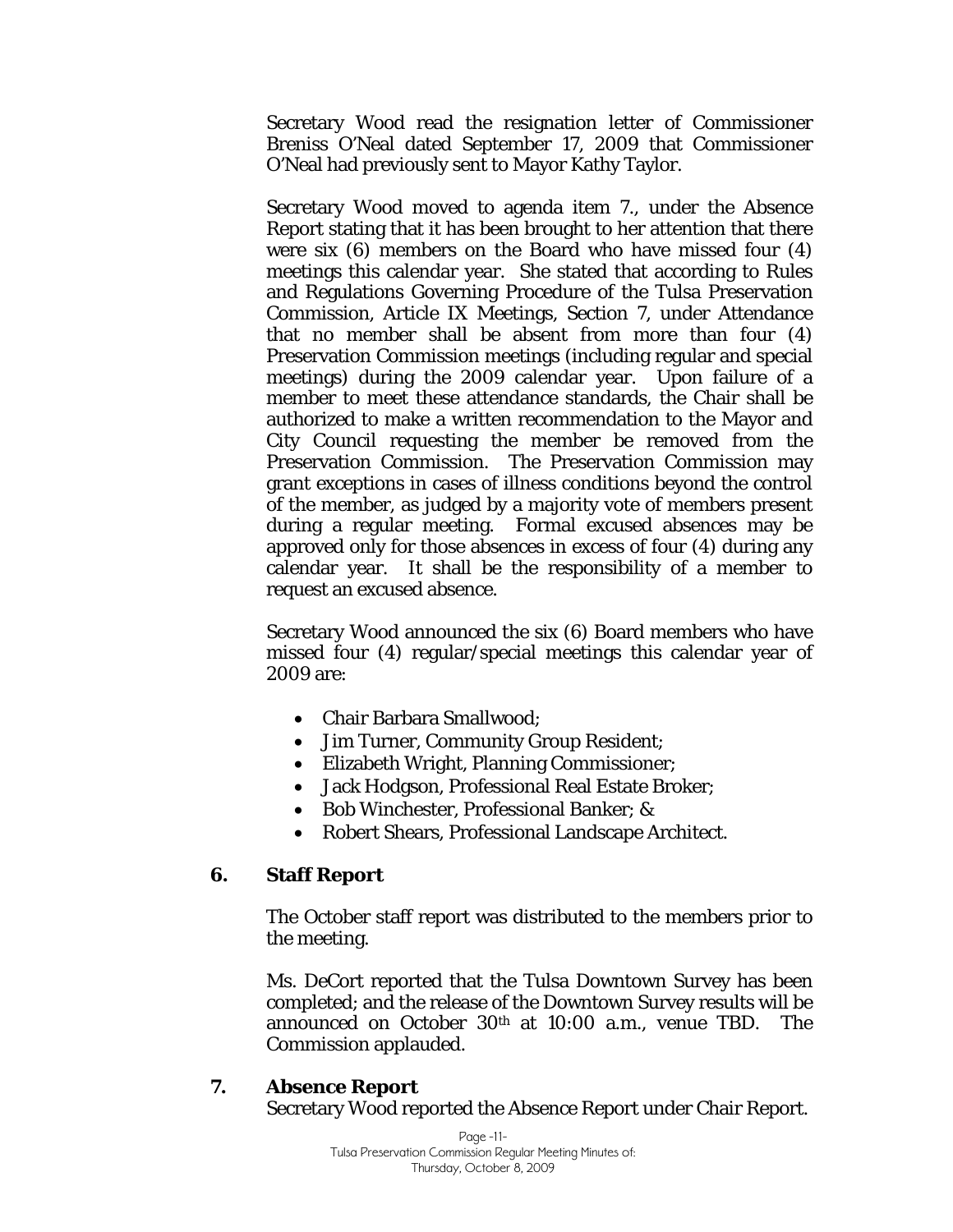## **8. New Business**

*Under the Open Meeting Act, this agenda item is authorized only for matters not known about or which could not have been reasonably foreseen prior to the time of posting the agenda or any revised agenda.* 

Commissioner Bergman volunteered to have the 2009 Tulsa Preservation Commission Christmas Party at her house in December.

Mr. Sharrer announced that Vice-Chair Bob Sober will be sponsoring an art exhibit of his collectable oil paintings at the Circle Cinema on Thursday, October 29, 2009 from 5:30 – 7:30 p.m. He encouraged everyone to attend.

## **9. Other Business**

*This agenda item is reserved for public comment or presentations to the TPC.* 

A. Preservation Easement for 7007 S. Delaware Place – Martin Newman *Vote Needed* 

> Prior Tulsa Preservation Commissioner Martin Newman asked the Commission to please review the preservation easement of the Ward Home at 7007 S. Delaware Place. He stated that the architectural façade easement property is made between him and the City of Tulsa. Mr. Newman would like to preserve this house on the 1.7 acres of land as if it was in an historic preservation (hp) zoned area.

> Mr. Newman was proud to announce that the Ward Home constitutes a historic property within the context of Tulsa's history and is soon to be eligible for the National Register of Historic Places maintained by the United States Department of the Interior. Mr. Newman asked the Commission to please approve today the Architectural Façade Easement at 71st Street and Delaware Place.

> The Commission's Legal Advisor Patrick Boulden stated that exhibits A, B and C comply with the requirements of the easement that Mr. Newman has presented to the Board regarding the Preservation Easement for 7007 S. Delaware Place.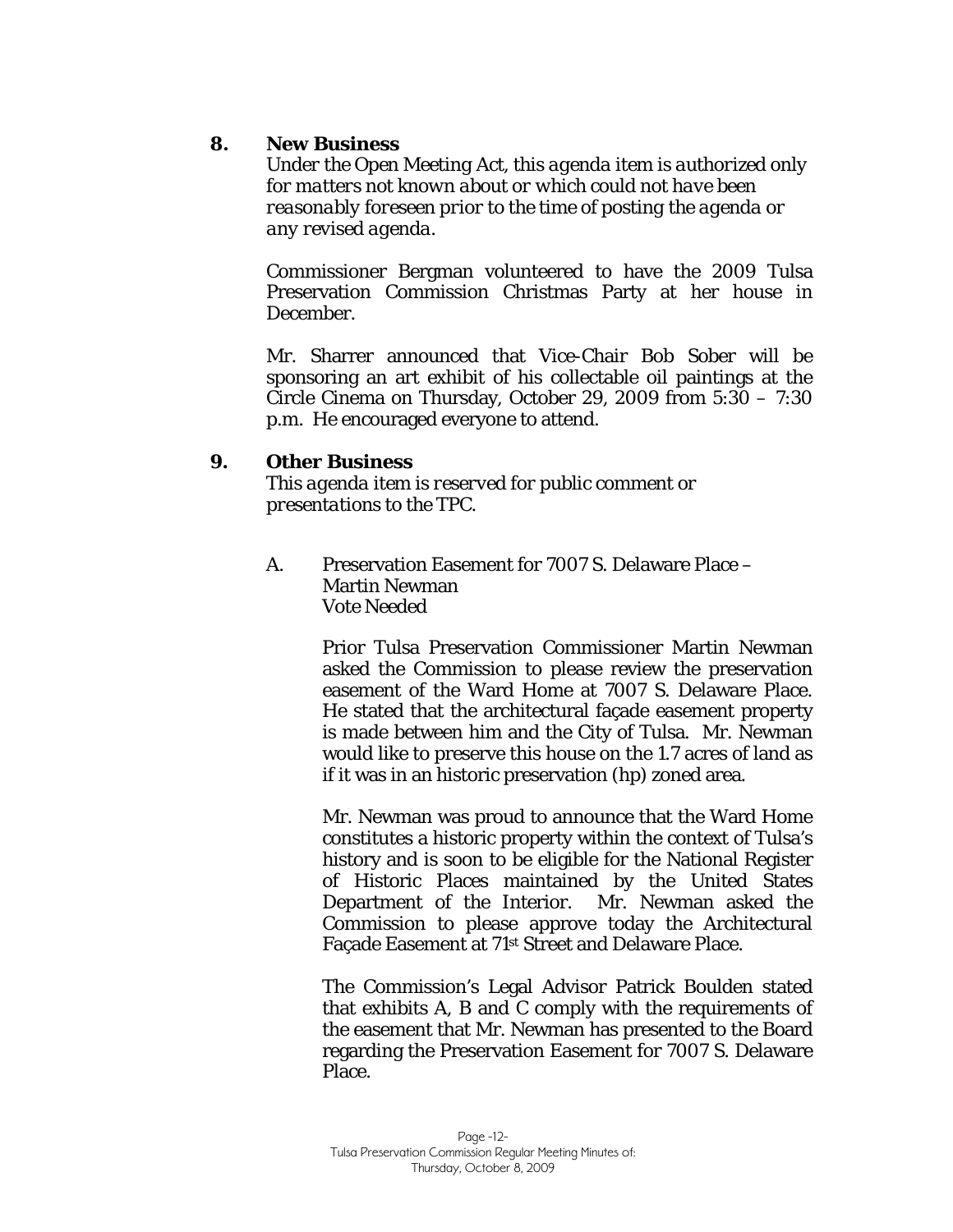Secretary Wood asked if anyone would like to make a motion considering the approval of the Preservation Easement at 7007 S. Delaware Place.

Commissioner King made a motion to approve the Preservation Easement at 7007 S. Delaware Place. Planning Commissioner Wright seconded the motion.

## **By a show of hands, all "In Favor" of the motion to approve the Preservation Easement at 7007 S. Delaware Place:**

- (1) Secretary Wood;
- (2) Charles Gilmore;
- (3) Bob Winchester;
- (4) Matt King;
- (5) Pamela Curtis;
- (6) Anne Pollard;
- (7) Robert Shears
- (8) Jack Hodgson;
- (9) Jim Turner;
- (10) Kristen Bergman; &
- (11) Elizabeth Wright.

## **All Opposed:**

None.

# **All Abstaining:**

None.

# **All not present during this vote:**

None.

The motion was *Approved Unanimously* by members present and voting.

B. Hazard Mitigation Plan – David Breed *Vote Needed* 

> Secretary Wood announced that Mr. Breed was unable to attend the meeting.

## **10. Adjournment**

There being no other business, Secretary Wood adjourned the meeting at 12:15 p.m. The Regular Tulsa Preservation Commission Meeting of October 8, 2009 was recorded; and the Meeting Minutes for this meeting were transcribed by Fannie Warrior.